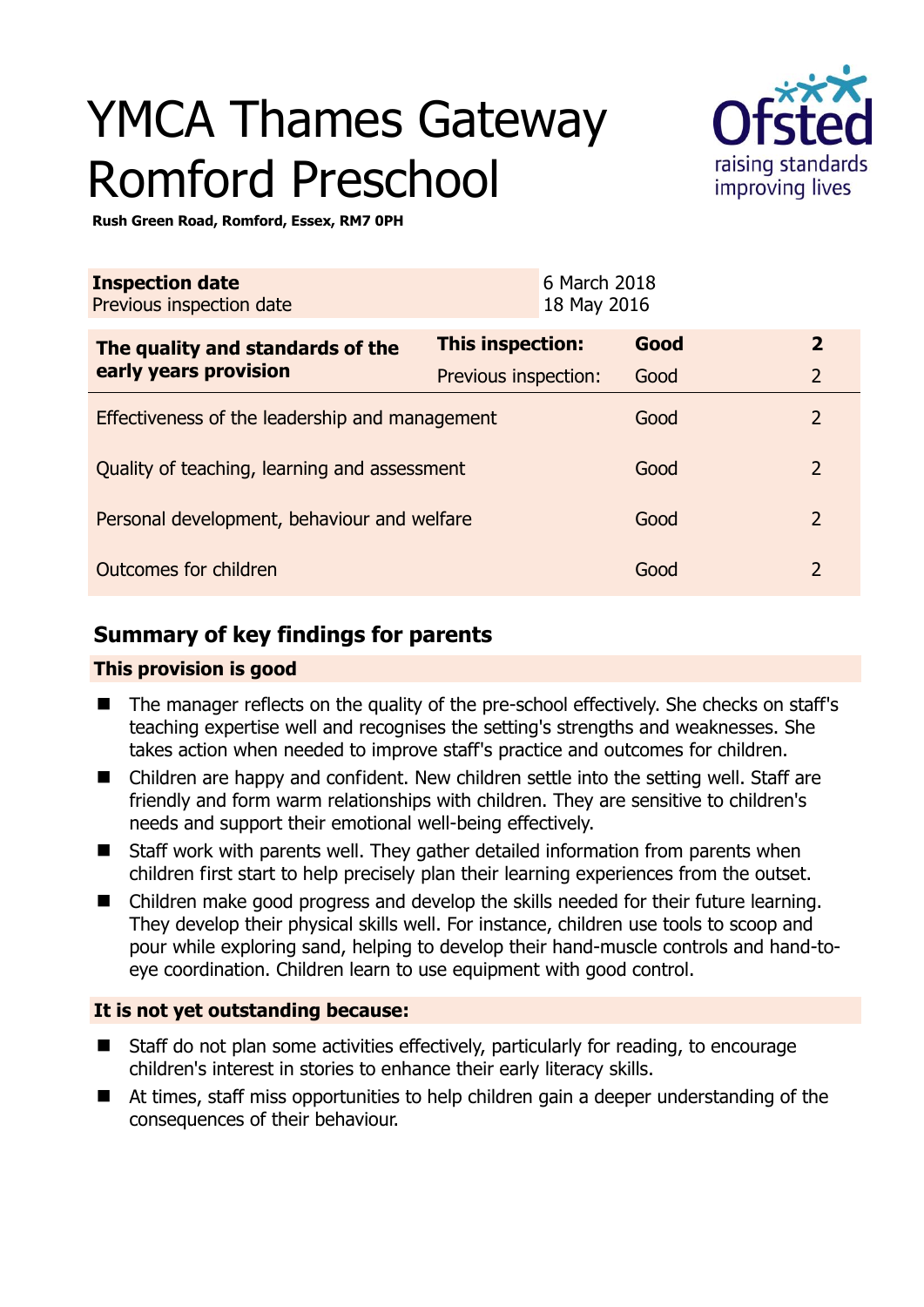## **What the setting needs to do to improve further**

## **To further improve the quality of the early years provision the provider should:**

- strengthen teaching practices, particularly for literacy, to help enhance children's enjoyment and motivation to listen to stories and explore them independently
- enhance further staff's knowledge of how to manage children's behaviour so children gain an even greater understanding of how their actions affect others.

## **Inspection activities**

- The inspector observed the interactions between staff and children as they engaged together in activities.
- The inspector and the manager undertook a joint observation of a teaching activity.
- The inspector held discussions with the manager and staff during the inspection about children's care and the activities provided for them.
- The inspector took into account the views of the parents and carers spoken to on the day, and engaged with children at appropriate times.
- $\blacksquare$  The inspector viewed documentation during the inspection, such as the setting's policies and procedures, and children's attendance records.

**Inspector**  Anneka Qayyum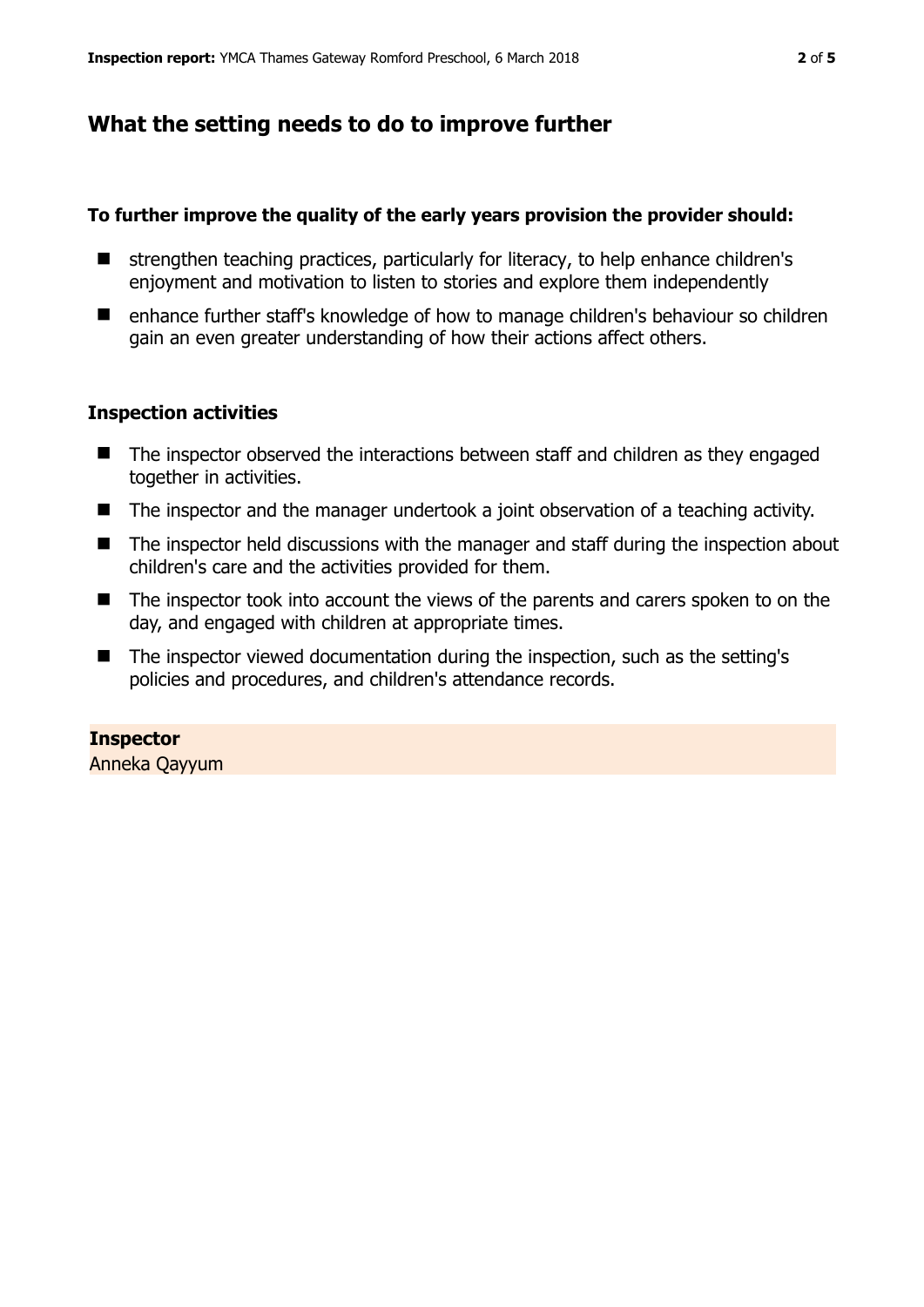## **Inspection findings**

#### **Effectiveness of the leadership and management is good**

The manager offers good opportunities for staff to develop their skills, such as through staff meetings and training. The manager works well with other professionals, such as the local authority, and seeks advice to help improve practice in the setting. She acts on the advice of others, such as parents, and any complaints are dealt with and addressed appropriately. Safeguarding is effective. The manager understands her responsibility to protect children and implements effective policies and procedures to support their wellbeing. She ensures staff's suitability, following robust recruitment procedures, to ensure children are well cared for and safe. Staff know how to recognise and report any signs that indicate a child may be at risk of harm. The manager understands her duty to notify Ofsted of any significant events that may occur in the setting to ensure that they are always meeting requirements. The manager and staff check on children's progress well to swiftly identify and address any gaps in children's development.

#### **Quality of teaching, learning and assessment is good**

Staff assess children's achievements effectively and know their key children well. They use what they know to plan age-appropriate experiences for children and successfully extend their learning. Children confidently play in a welcoming environment, are keen to explore and focus well on the activities they choose to engage in. They have good opportunities to develop their creative skills. For instance, children experiment with paint and brushes, and learn to use mark-making tools well. Staff support children effectively while they play, to help extend their learning. For example, they demonstrate how to do things and question children to help them think of and share their ideas.

#### **Personal development, behaviour and welfare are good**

Staff effectively assess risks in all areas that children use to identify and remove any hazards. The manager deploys staff well to ensure ratio requirements are effectively met and children are well supervised. For instance, during outings, a member of staff always sits with children at the back of the minibus to help ensure they are safe. Staff support children's understanding of healthy lifestyles effectively. Children eat nutritious foods, are active and enjoy using equipment. For example, they confidently use climbing apparatus outside and develop good balance and physical skills.

### **Outcomes for children are good**

All children make good progress from their starting points and develop the skills needed for the next steps in their learning and starting school. For example, children communicate confidently, speak clearly and listen to others well. Younger children develop good social skills, such as learning to take turns and share. Children develop their mathematical development well, such as learning to count objects accurately.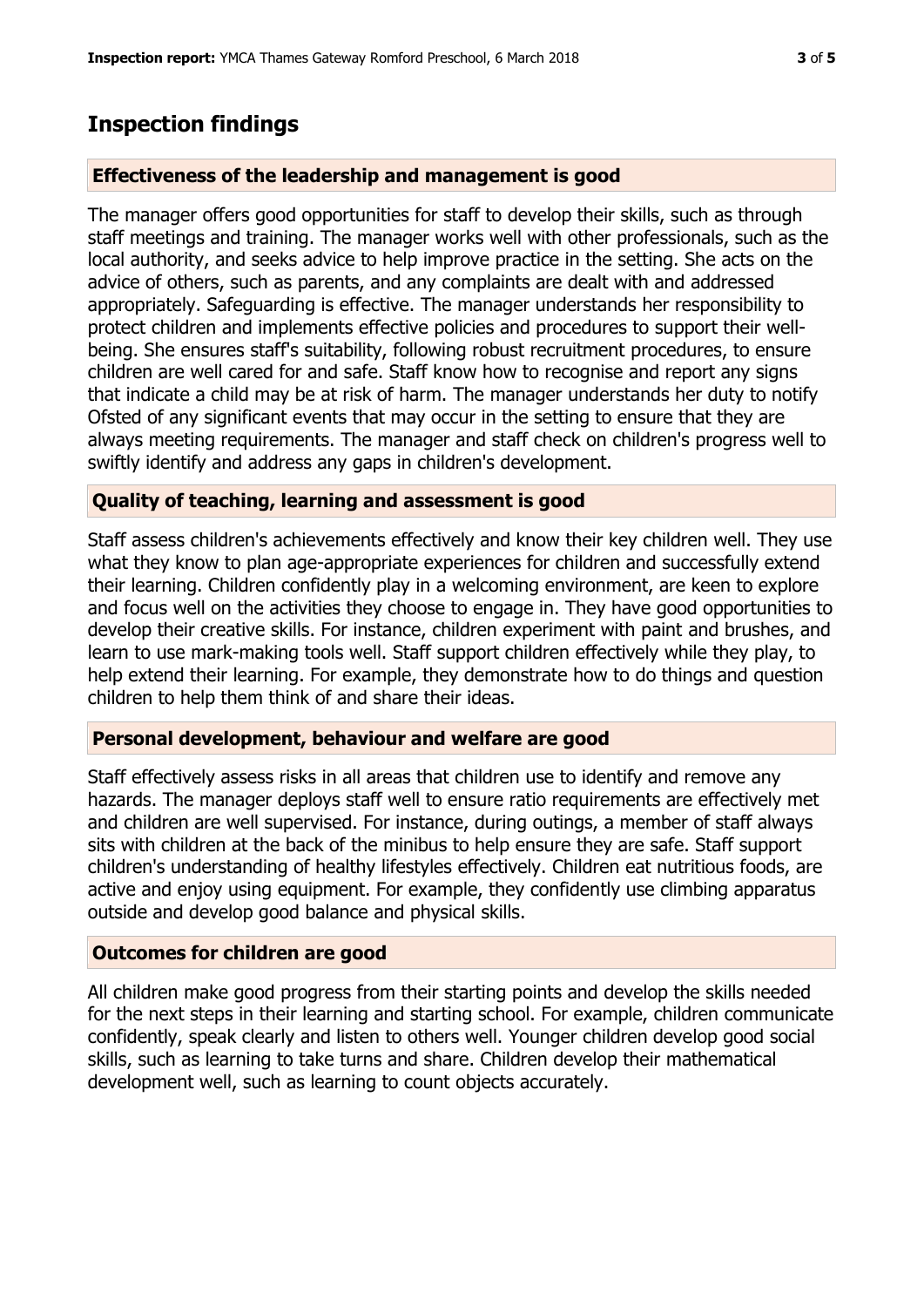# **Setting details**

| Unique reference number                             | 100261                                                                               |  |
|-----------------------------------------------------|--------------------------------------------------------------------------------------|--|
| <b>Local authority</b>                              | Barking & Dagenham                                                                   |  |
| <b>Inspection number</b>                            | 1126331                                                                              |  |
| <b>Type of provision</b>                            | Sessional provision                                                                  |  |
| Day care type                                       | Childcare - Non-Domestic                                                             |  |
| <b>Registers</b>                                    | Early Years Register, Compulsory Childcare<br>Register, Voluntary Childcare Register |  |
| Age range of children                               | $2 - 8$                                                                              |  |
| <b>Total number of places</b>                       | 40                                                                                   |  |
| Number of children on roll                          | 27                                                                                   |  |
| Name of registered person                           | <b>YMCA Thames Gateway</b>                                                           |  |
| <b>Registered person unique</b><br>reference number | RP521651                                                                             |  |
| Date of previous inspection                         | 18 May 2016                                                                          |  |
| <b>Telephone number</b>                             | 01708 766 211                                                                        |  |

YMCA Thames Gateway Romford Preschool registered in 2012. The pre-school is located in the YMCA building in Romford, in the London Borough of Barking and Dagenham. The pre-school opens during school term time only, from 9am until midday each weekday. The out-of-school club runs from the same premises and opens five days a week during school term times, from 3pm until 6.15pm. The holiday multi-activity club operates from 8am until 6pm. The setting employs 11 staff, of whom, 10 hold suitable early years qualifications at level 3 or above. The nursery is in receipt of funding for the provision of free early education for children aged three and four years.

This inspection was carried out by Ofsted under sections 49 and 50 of the Childcare Act 2006 on the quality and standards of provision that is registered on the Early Years Register. The registered person must ensure that this provision complies with the statutory framework for children's learning, development and care, known as the early years foundation stage.

Any complaints about the inspection or the report should be made following the procedures set out in the guidance 'Complaints procedure: raising concerns and making complaints about Ofsted', which is available from Ofsted's website: www.gov.uk/government/organisations/ofsted. If you would like Ofsted to send you a copy of the guidance, please telephone 0300 123 4234, or email enquiries@ofsted.gov.uk.